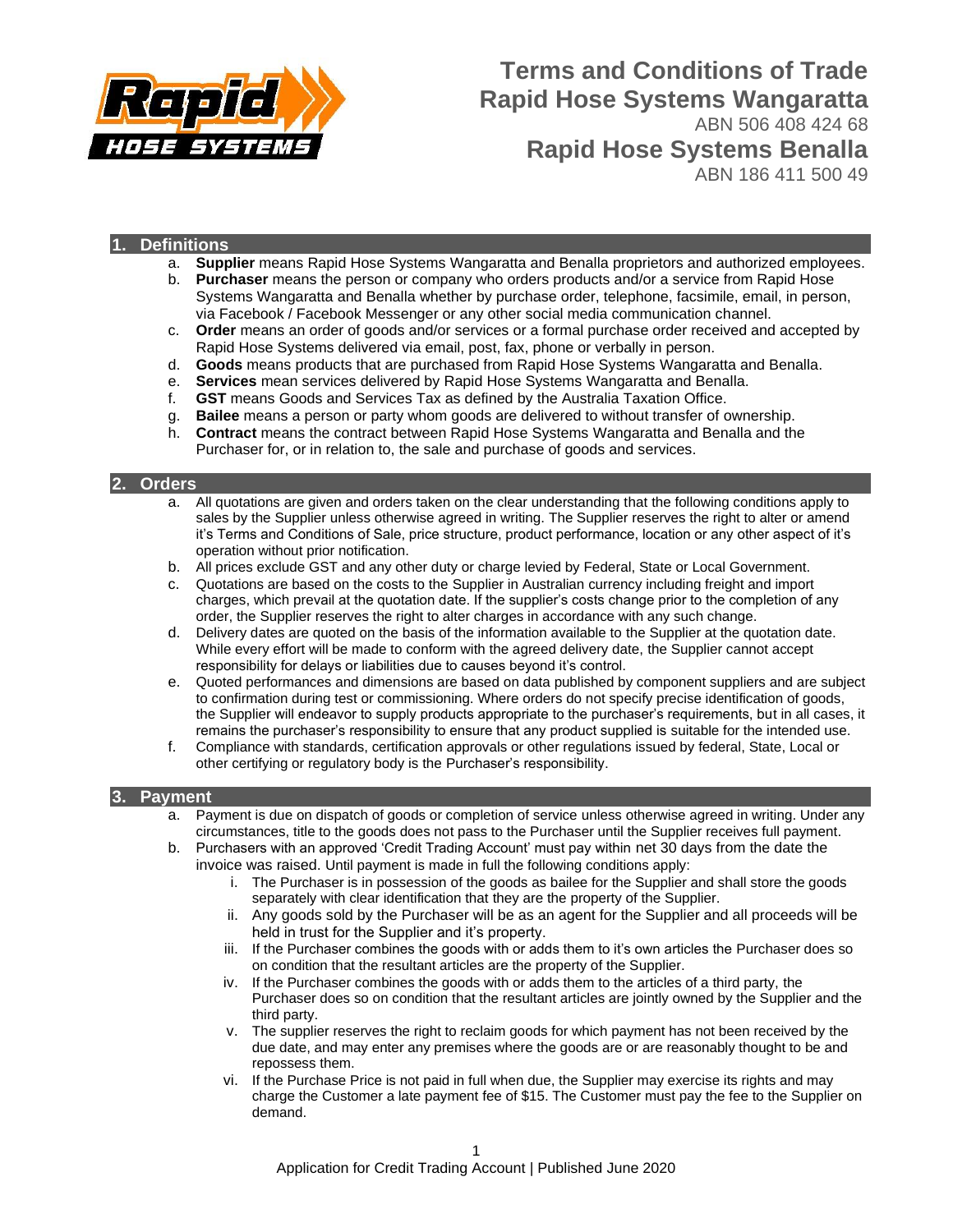

# **Terms and Conditions of Trade Rapid Hose Systems Wangaratta** ABN 506 408 424 68 **Rapid Hose Systems Benalla**

ABN 186 411 500 49

- c. The Purchaser will be in default if any one or more of the following event (**Events of Default**) occur:
	- i. The Purchaser is in liquidation or provisional liquidation or under administration, has a controller (as defined in the Corporations Act 2001) or any analogous person appointed to it or to any of its property, is taken under section 459F(1) of the Corporations Act 2001 to have failed to comply with a statutory demand, is unable to pay its debts or is insolvent, takes any step that could result in the

Customer becoming an insolvent under administration as defined in section 9 of the Corporations Act 2001, enters into a compromise or arrangement with, or assignment for the benefit of, any its members or creditors or is affected by an analogous event;

- ii. any permit or government authority or license required to carry on the Purchaser's business is either cancelled or revoked;
- iii. the Purchaser breaches in whole or in part any item of the Terms and Conditions of Sale.
- d. If there is an Event of Default, in addition to any other rights at law the Supplier may have, the Supplier may take one or more of the following actions:
	- i. treat the Contract as repudiated and sue for any loss and damage in respect of the loss of the Contract:
	- ii. repossess any Goods in the Purchasers possession as a bailee in accordance with clause 3.a.i
	- iii. suspend or withdraw any credit facility provided by the Supplier to the Purchaser entirely, or exclude one or more Contracts from the benefit of the credit facility, or vary the Period of Credit for one or more Contracts, or vary the Credit Limit; or
	- iv. require the immediate payment by the Customer of all monies owing by the Purchaser to the Supplier under any Contract or any account.
- e. The Purchaser must pay the Supplier all costs and expenses incurred by the Supplier in seeking to enforce and in enforcing the Supplier's rights under the Contract. This includes any legal expenses (on a full indemnity basis), debt recovery agents' fees and commissions, process server fees, company and business search fees and any other investigation fees, charges and the internal administration costs of the Supplier in accordance with clause 3.a.vi.
- f. In addition to any GST paid in connection with the Purchase Price, the Purchaser must pay to the Supplier on demand any GST payable in relation to any other taxable supply, which arises under or in connection with the Contract.

### **4. Returns**

- a. Goods manufactured, modified or specifically purchased to the customer's specification are not returnable and non-refundable.
- b. Standard stocked goods may be returned for credit only by written agreement and within ten days from dispatch, subject to a restocking charge of 20% of the invoice value, provided they are transported at the customer's expense and are received by the Supplier un-used, in original condition and in original undamaged packaging.

### **5. Warranty**

- a. New units supplied by the Supplier will at the Supplier's discretion be replaced or repaired if failure occurs due to faulty workmanship or materials within 6 months from date of invoice, or such shorter time as may be stipulated by component or equipment manufacturer's warranty.
- b. Where the Supplier carries out repairs to customers' equipment, the Supplier will, at it's discretion, rectify faults in workmanship which appear within 30 days from date of invoice of the original repair, and will repair or replace new parts or materials if found to be defective within 90 days from date of invoice of the original repair of such shorter time as may be stipulated by component or equipment manufacturer's warranty.
- c. No warranty is given on customer's existing parts, sub-assemblies or assemblies which are not replaced during the repair process.
- d. All other warranties and liabilities are expressly excluded.
- e. Faults or damage to the goods are excluded from all warranties when such faults or damage result directly or indirectly from normal wear and tear, operation of the goods outside their rated capabilities, external impact or other action, inappropriate use of the goods, incorrect installation or operation of the goods, or